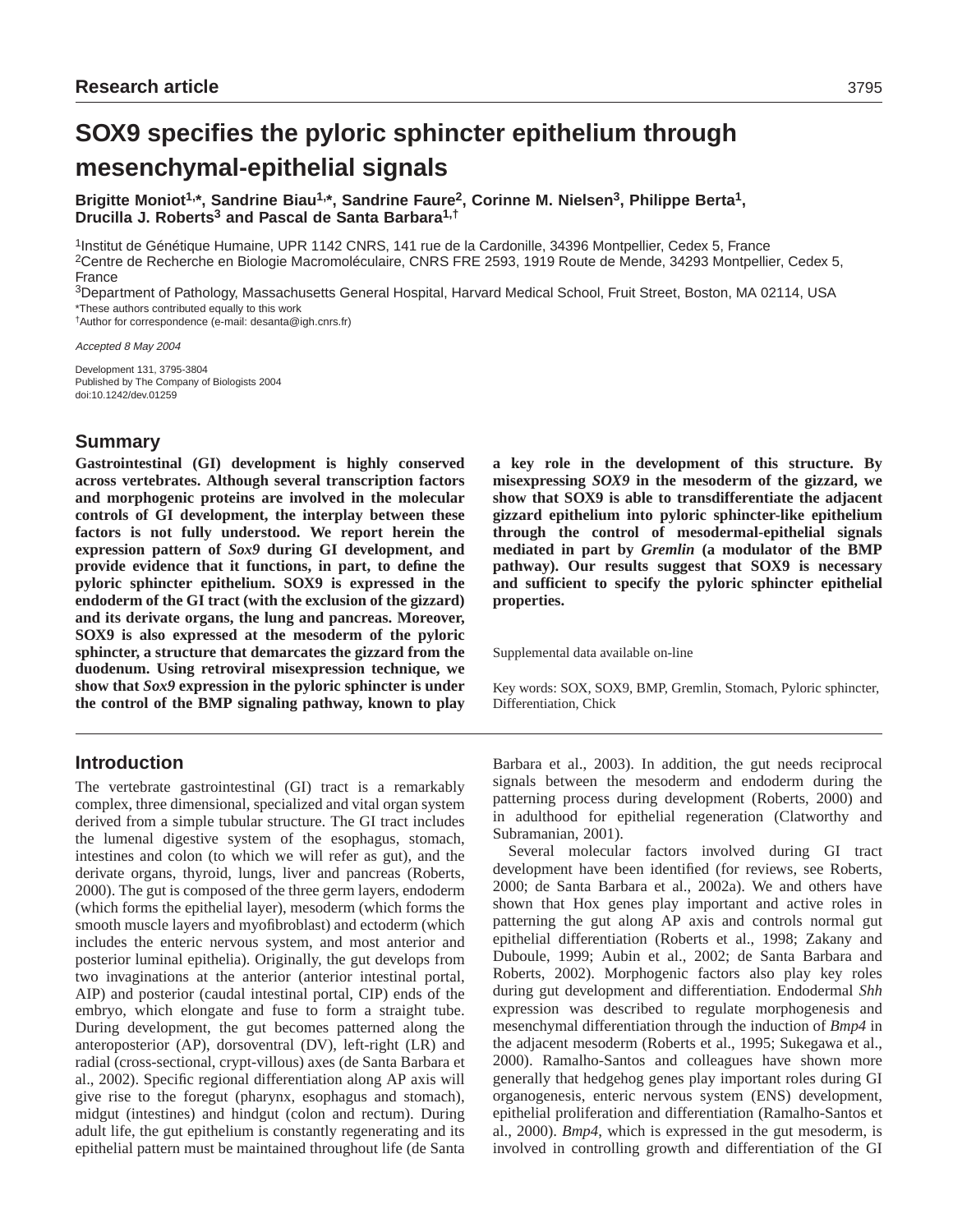musculature (Roberts et al., 1998; Smith et al., 2000a; Nielsen et al., 2001). The importance of all these factors in gut patterning is highlighted by their remarkable conservation across vertebrate species (Smith et al., 2000b).

SOX genes*,* which encode high-mobility group (HMG) domain-containing transcription factors, have been identified as key players in numerous developmental processes, including sex determination, neurogenesis, muscle differentiation, chondrogenesis and endoderm specification (Wegner, 1999). Recently, *Sox17* has been shown to be necessary for the gut endoderm development (Kanai-Azuma et al., 2002). *SOX9* was initially identified as the gene responsible for campomelic dysplasia (CD) syndrome, an autosomic dominant disease characterized by skeletal malformations associated with sex reversal (Cameron and Sinclair, 1997). Studies on *SOX9* mainly focused on its role in skeletal and gonadal development. However, individuals with CDs often display abnormalities in visceral organs and brain, suggesting a role for SOX9 in some aspects of the GI and central nervous system (CNS) development. Dysmorphogenesis have been described in CD affected individuals in their GI tract, tracheopulmonary system, urinary tract and heart (Maroteaux et al., 1971; Houston et al., 1983). Reported GI tract anomalies include megacolon and intestinal malrotation (Houston et al., 1983). Owing to the high mortality, only a few studies have addressed GI diseases or malformations in individuals with CD (Piper et al., 2002).

In this study, we have investigated the expression and function of SOX9 in visceral pattern formation using the chick embryo as a model system. We found that SOX9 was expressed throughout the gut endoderm sparing the gizzard during both avian and human GI development. Mesodermal expression is mainly restricted to the pyloric sphincter mesoderm. We provide evidence that *Sox9* expression in the pyloric sphincter structure is under control of the BMP signaling pathway. Ectopic expression of *SOX9* through retroviral misexpression technique in the gizzard mesoderm induces the transdifferentiation of the adjacent gizzard epithelium into a pyloric sphincter-like epithelium, whereas *SOX9* loss-offunction expression in the pyloric mesoderm affects the differentiation of the pyloric epithelium. Taken together, our results show that SOX9 patterns the stomach/duodenum boundary and is necessary and sufficient to induce the differentiation of the pyloric epithelium.

# **Materials and methods**

#### **Chick and human embryos**

Timed fertilized white Leghorn eggs (Haas Farm, France) were incubated at 38°C in a humidified incubator (Coudelou, France) until used experimentally. Staged embryos (Hamburger and Hamilton, 1951) were harvested, washed in fresh phosphate-buffered saline (PBS) and then fixed in freshly made 4% paraformaldehyde in PBS for 2 hours. Fixed embryos were washed in PBS and processed further either through graded series of methanol-PBS to 100% methanol and kept at –20°C until used for whole-mount in situ hybridization studies, or frozen in cryomount (Fisher Scientific) for cryosectioning and immunostaining. Human embryonic tissues were obtained from surgical abortions as part of a program approved by both ethic committees from CNRS and French National Ethic Committee. Embryos were staged according to the Carnegie stages (O'Rahilly, 1983).

#### **Immunohistochemistry and in situ hybridization on gastrointestinal system**

Immunohistochemical staining was performed on cryostat sections as previously described (de Santa Barbara and Roberts, 2002) using standard techniques and the Vectastain ABC detection system (Vector Laboratories, CA) following the manufacturer's directions. Used anti-SOX9  $(\alpha$ SOX9) antibodies were raised against the transactivation domain of human SOX9 protein and used for immunohistochemistry analyses diluted 1:100 in TBST (de Santa Barbara et al., 1998; de Santa Barbara et al., 2000). A full characterization in chick both by western-blot and immunohistochemistry is available in Figs S1 and S2 at http://dev.biologists.org/supplemental. Anti-avian retroviral GAG protein  $(\alpha 3C2)$  antibodies were used as previously described (de Santa Barbara and Roberts, 2002). Anti-HNK1 (αHNK1) antibodies were purchased from NeoMarkers and used diluted 1:400. These antibodies recognize neural crest-derived cells.

Antisense RNA probes were previously described for chick Bmp4 (Nielsen et al., 2001), chick Gremlin (Capdevila et al., 1999), chick Nkx2.5, chick Shh (Smith et al., 2000a), chick Sox8 (Bell et al., 2000), chick Sox9 (Healy et al., 1999), chick Sox10 (Cheng et al., 2000), chick Wnt11 (Theodosiou and Tabin, 2003), chick Pdx1 and chick Sox2 (Grapin-Botton et al., 2001). DIG labeled riboprobes were made following manufacturer's instructions (Roche). Whole-mount in situ hybridization experiments were performed using a standard protocol (Roberts et al., 1998). Cryosections (10 µm) were collected onto Superfrost Plus slides (Fisher Scientific), air dried for 4-18 hours and kept at –20°C until used. Fixed and stained embryos were embedded in paraffin wax and sectioned at 8 µm for histological analysis. Haematoxylin and Eosin staining was performed using standard techniques. In situ hybridization and immunohistochemistry on paraffin wax-embedded sections were performed as previously described (de Santa Barbara and Roberts, 2002).

#### **Constructs and viral infection in the chick gastrointestinal tract**

The viral constructs that we used were previously described, including vectors transducing *Bmp4* (Roberts et al., 1998), *Noggin* (Smith and Tabin, 1999), *Nkx2.5* (Smith et al., 2000a), *Gremlin* (Capdevila et al., 1999) and *GFP* (de Santa Barbara and Roberts, 2002).

New constructs were produced and characterized in this study (see Figs S1 and S2 at http://dev.biologists.org/supplemental). The fulllength and C-terminal deleted (∆Cter) human *SOX9* cDNAs were cloned into the shuttle vector Slax13 and then subcloned into RCAS(A) vector. Full-length and ∆Cter *SOX9* RCAS vectors were transfected into chick embryonic fibroblasts, and virus harvested and titered using standard techniques (Morgan and Fekete, 1996). To target the presumptive stomach mesoderm, misexpression experiments were performed on stage 10 embryos according to the published fate map (Matsushita, 1995). Approximately 1-5 µl of freshly thawed virus, dyed with 1% fast green, were injected per embryo. Eggs were then placed at 38°C until harvested.

#### **Photography**

Images were collected in whole-mount under Nikon SMZ1000 scope and in section under Zeiss Axiophot microscope, both using Nikon DXM1200 camera.

# **Results**

#### **Spatial and temporal expression pattern of SOX9 in the developing GI system**

To examine the expression pattern of *Sox9* during chick GI development, we first performed whole-mount in situ hybridization on 5-day-old (E5) dissected guts (stage 26-27). At this stage, *Sox9* expression was detected in different regions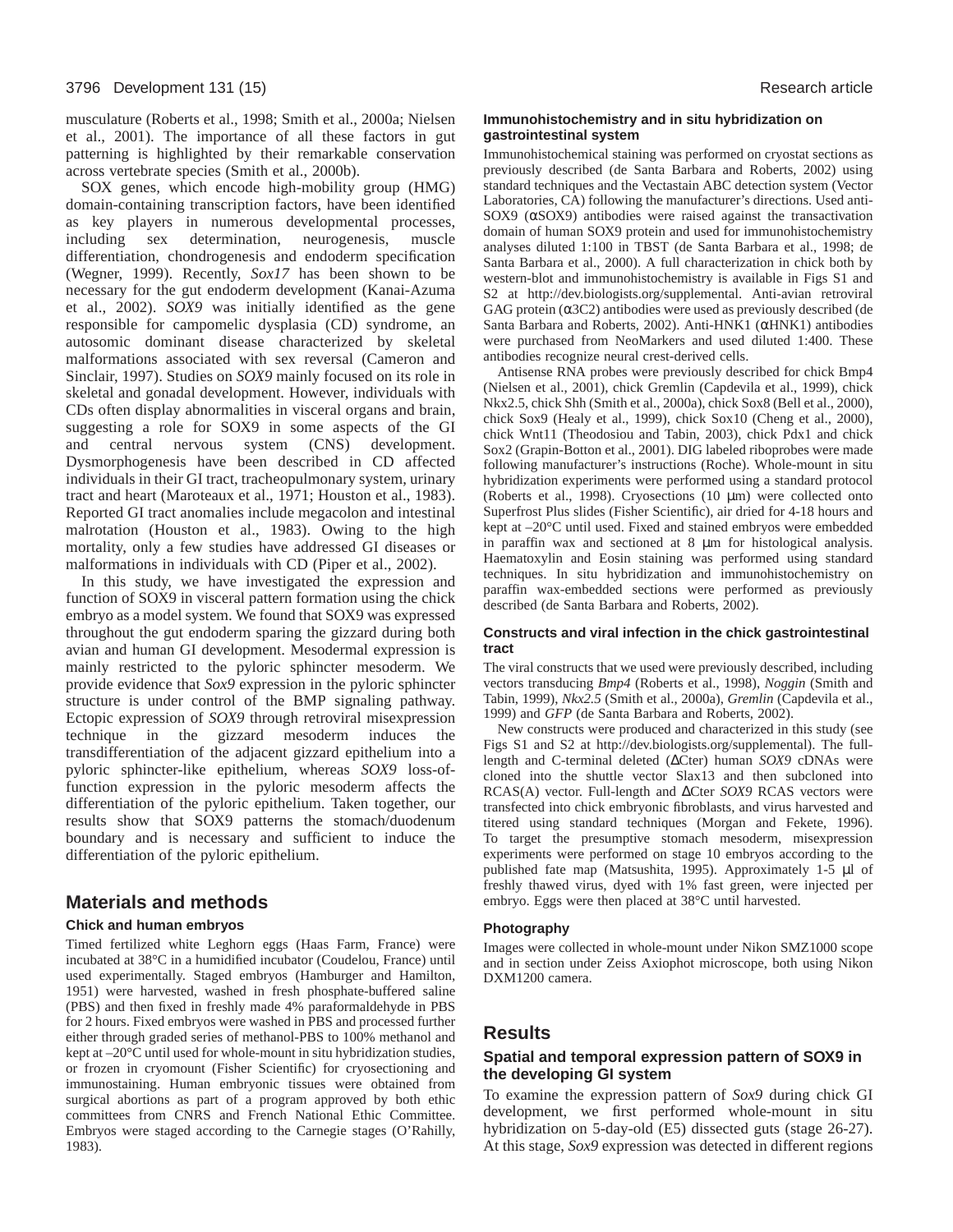of the GI system, in the stomach, the hindgut and derivate organs such as lung and pancreas (Fig. 1A).

To define more in details this complex expression pattern, we took advantage of anti-SOX9 antibodies that we previously developed and used on human and mouse embryo tissues (de Santa Barbara et al., 1998; de Santa Barbara et al., 2000; Gasca et al., 2002). We first confirmed the specificity of these antibodies on chick embryo extracts and tissues (see Figs S1 and S2 at http://dev.biologists.org/supplemental) and then examined the expression pattern of SOX9 during GI development. At E5, SOX9 expression was detected in different epithelia of the gut, at high levels in the esophagus (Fig. 1B1), hindgut (Fig. 1F1) and cloaca (data not shown) and at lower levels in the midgut epithelium where its expression was detected in isolated positive epithelial cells (insert, Fig. 1D1). In addition, SOX9 expression was strong in derivate organ epithelia: lung (Fig. 1B1), pancreas and liver (data not shown). We also found discrete areas of SOX9 expression in the lung mesoderm that we were unable to detect by in situ hybridization (red arrow, Fig. 1B1). At E5, the development of the long bilateral caeca has just begun and SOX9 protein was detected in the endoderm, but also in the mesoderm of the caecal tips (red arrows, Fig. 1E1) and in the mesentery (black arrow, Fig. 1E1). In addition, SOX9 expression was detected in the mesoderm of the posterior region of the stomach (Fig. 1C1). As ENS cells colonize the mesodermal layer at this stage of development to assure final gut innervation, we analyzed whether or not mesodermal SOX9 expression colocalized with ENS cells by immunohistochemical analyses using anti-HNK1 antibodies that recognize neural crest-derived cells (Fig. 1B2-F2). At E5, ENS cells are migrating along AP axis and are not yet well organized into plexi (Fig. 1D2). SOX9-positive cells detected in the lung, stomach and caeca mesoderm did not colocalize with HNK1-positive cells (compare Fig. 1B1,C1,E1 with B2,C2,E2, respectively). These data demonstrate that SOX9 is expressed at different level of the GI system, in the endoderm and in the mesoderm and that SOX9 expressing mesodermal cells are not ENS cells.

The function of SOX9 was recently shown to

be dependent and regulated by its nuclear-cytoplasmic translocation in the developing gonad (de Santa Barbara et al., 2000; Gasca et al., 2002). Only nuclear staining of SOX9 protein was observed in the developing GI tract (Fig. 1B1-F1), whereas we observed SOX9 cytoplasmic expression in the developing chick gonad before sexual differentiation, suggesting that SOX9 regulation might be context dependent (data not shown).

At E9 (stage 35), *Sox9* expression was strongly detected in GI derivate organs (such as lung, pancreas and liver), in the



**Fig. 1.** Expression of *Sox9* mRNA and SOX9 protein in 5-day-old (E5) chick GI tract. (A) Whole-mount in situ hybridization of E5 dissected gut using antisense *Sox9* riboprobe. (B1-F2) Paraffin cross-sections along AP axis as indicated in A, stained with anti-SOX9 (B1,C1,D1,E1,F1) or anti-HNK1 (B2,C2,D2,E2,F2) antibodies. Cross-sections of the gut were taken at the following levels: esophagus and lung bud (B1,B2), posterior region of the stomach (C1,C2), midgut anterior to the umbilicus  $(D1,D2)$ , caeca  $(E1,E2)$  and hindgut  $(F1,F2)$ . Note SOX9 expression in the mesoderm of the posterior region of the stomach (C1). Mesodermal SOX9 expression is also detected in the lung and caeca (red arrows, B1,E1). SOX9 is strongly expressed in the endoderm of the esophagus, lung, pancreas and hindgut (A,B1,E1). Some SOX9-positive cells are present in the midgut epithelium (insert, D1). SOX9 expression is observed in the mesentery (black arrow, E1), but not in the Remark's nerve, which is essentially composed of neural crest-derived cells as shown by anti-HNK1 antibodies (E2). cae, caeca; cl, cloaca; eso, esophagus; gizz, gizzard; hg, hindgut; mg, midgut; panc, pancreas; pyl, pyloric sphincter; RN, Remark's nerve; sto, stomach.

hindgut and in the midgut (Fig. 2A). At this stage, SOX9 expression in the esophageal epithelium is high at the base of the villi and lower in the apex (Fig. 2B1). Strong nuclear expression of SOX9 protein was detected in the midgut and caeca epithelia (Fig. 2D1,E1), as well as in the hindgut and the cloaca epithelia (Fig. 2F1,G1) and the Fabricius bursa epithelium (data not shown). Mesodermal expression of SOX9 was observed at the caecal tips (Fig. 2E1). In chick, the stomach consists of two regions, the proventriculus (avian glandular stomach) and the gizzard (avian muscular stomach),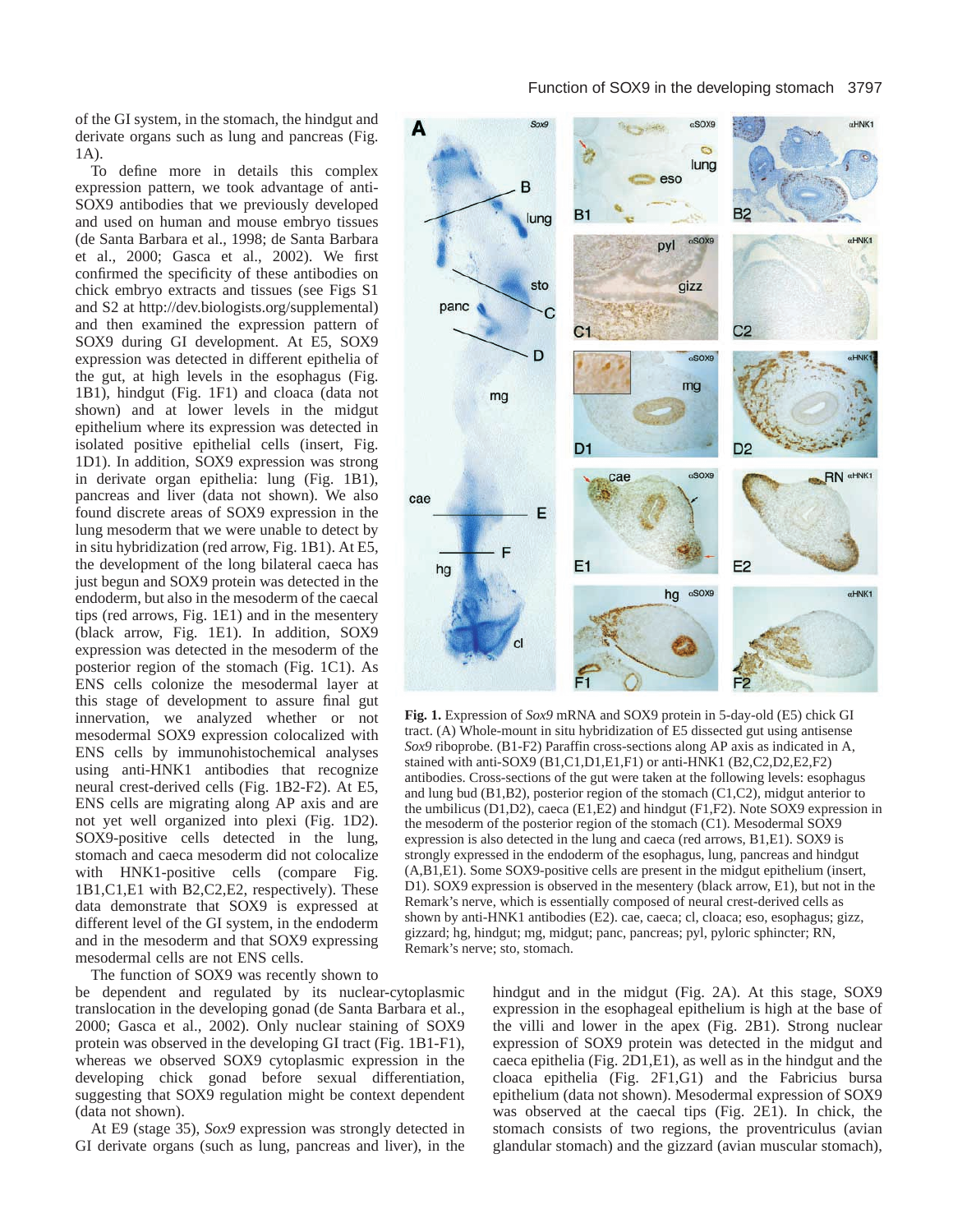#### 3798 Development 131 (15) Research article

which are distinct both morphologically and physiologically (Romanoff, 1960). The connection between the gizzard and the duodenum is demarcated by the pyloric sphincter. This structure is a mesodermal sphincter that allows for maintaining food in the stomach and controls the gastric content flow into the duodenum. *Sox9* expression was also detected in the distal stomach in a ring form corresponding to the pyloric sphincter (Fig. 2A). SOX9 protein is detected in the mesoderm of the pyloric sphincter (Fig. 2C1). No colocalization between SOX9 and HNK1-positive cells was observed (compare Fig. 2C1 with C2).

In order to determine whether SOX9 expression in the GI system is conserved in humans, we examined the expression of SOX9 protein in human embryonic tissues. At 7.5 weeks gestational age, SOX9 expression was similar to that seen in the chick. Epithelial SOX9 expression was detected in the lung, pancreas, small intestine and rectum (Fig. 3A,B,D,E) and mesodermal SOX9 expression was detected in the posterior region of the stomach at the pyloric area (red arrow, Fig. 3C). Our results also indicate that SOX9 expression changes during





the differentiation state of the small intestine epithelium; its expression is restricted to the proliferative compartment of the villi, suggesting potential function for SOX9 during the epithelial differentiation process (red arrow, Fig. 3F).

Taken together, our data indicate that SOX9 exhibits a restricted expression pattern in the GI system. SOX9 is expressed in different GI epithelia and in the mesoderm of the pyloric sphincter in vertebrates.

#### **E subgroup Sox gene expression in the chick stomach**

SOX proteins constitute a large family of transcription factors characterized by the presence of a HMG domain. Sequence homology outside of HMG domains allowed distinguishing eight different groups (Schepers et al., 2002). *Sox9* belongs to the E subgroup and shares strong homology with *Sox8* and *Sox10*, the other members of this subgroup. In addition, overlapping functions and expressions of these E subgroup genes have been previously described (Montero et al., 2002; Schmidt et al., 2003).

> In order to determine whether SOX9 expression in the pyloric sphincter mesoderm is a common feature of all E subgroup Sox members or whether this expression pattern is specific to SOX9, we performed in situ hybridization experiments with *Sox8*, *Sox9* and *Sox10* riboprobes on chick E7 stomach. Expression of all three genes was detected in the stomach with specific expression patterns (Fig. 4A-C). *Sox8* expression was detected in the pancreas and weak expression was also observed in ENS cells (Fig. 4B). *Sox10* expression was restricted to ENS cells (Fig. 4C) and *Sox9* expression was exclusively observed in the pyloric sphincter mesoderm (Fig. 4A). Together, our results demonstrate that SOX9 is the only E subgroup SOX member expressed in the pyloric sphincter mesoderm in vertebrates.

> > **Fig. 2.** Expression of *Sox9* mRNA and SOX9 protein in 9-day-old (E9) chick GI tract. (A) Whole-mount in situ hybridization of E9 dissected gut using antisense *Sox9* riboprobe. Paraffin cross-sections along AP axis as indicated in A, stained with anti-SOX9 (B1,C1,D1,E1,F1) or anti-HNK1 (B2,C2,D2,E2,F2) antibodies. Cross-sections of the gut were done at the following levels: esophagus (B1,B2), pyloric sphincter (C1,C2), midgut anterior to the umbilicus (D1,D2), caeca (E1,E2), hindgut (F1,F2) and cloaca chamber (G1,G2). Note that mesodermal SOX9 expression strongly demarcates the pyloric sphincter (A,C1). SOX9 is strongly expressed in the epithelia of the esophagus, the small intestine and the cloaca chamber (B1,D1,G1), but faintly in the hindgut (F1). Abbreviations: an, anus; cae, caeca; cl, cloaca; eso, esophagus; gizz, gizzard; hg, hindgut; liv, liver; mg, midgut; panc, pancreas; pv, proventriculus; pyl, pyloric sphincter.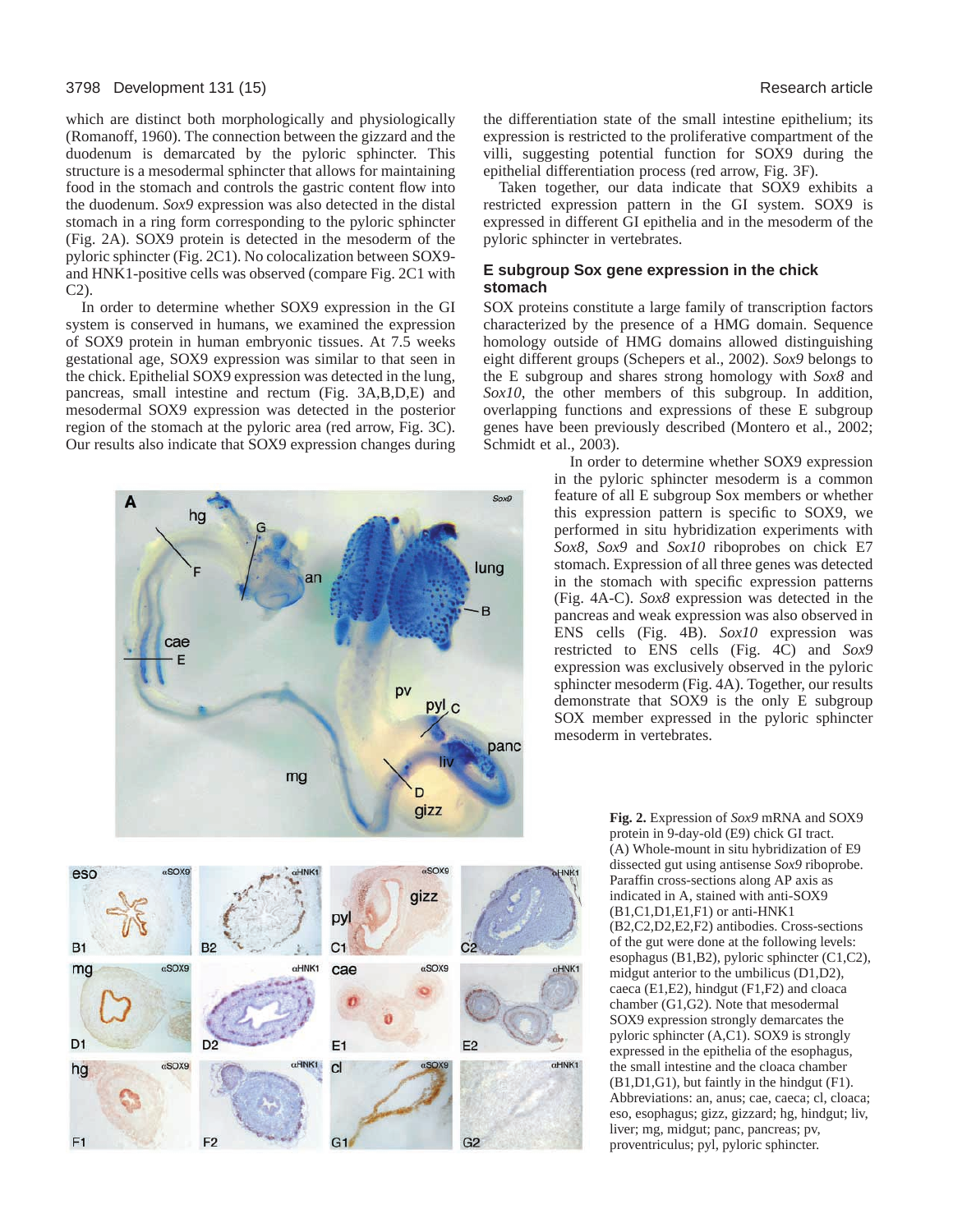#### **BMP signaling regulates Sox9 expression in the stomach**

Previous studies have shown that BMP signaling pathway is necessary for normal stomach development (Smith and Tabin, 1999). *Bmp4* is expressed in the mesenchyme of the entire gut with the exception of the gizzard (Fig. 4D). It regulates both muscular thickness and pyloric sphincter specification (Roberts et al., 1998; Smith and Tabin, 1999). Bmp4 function is mediated in part by the homeobox-containing gene *Nkx2.5*, which is expressed in the pyloric mesoderm (Fig. 4E) and is necessary and sufficient to control epithelial pyloric differentiation through mesenchymal-epithelial interactions (Smith et al., 2000a).

Overlapping expression patterns in the stomach suggest a potential connection between BMP signaling pathway and SOX9. We, thus, investigated whether BMP pathway could regulate *Sox9* expression. We used the avian retroviral



**Fig. 3.** SOX9 expression in human embryo GI system. (A-E) Immunohistochemistry analyses using anti-SOX9 antibodies on paraffin sections from a 7.5-week-old (7.5 w) human embryo. (A) Lung. (B) Pancreas. (C) Posterior region of the stomach. (D) Small intestine. (E) Rectum. Expression of SOX9 protein is found in human viscera epithelial layers and there is exclusive mesodermal expression of SOX9 protein at the pyloric level in the stomach (red arrow, C). (F) Immunohistochemistry with anti-SOX9 antibodies on paraffin wax sections from prenatal human small intestine (22 w). Note the expression of SOX9 in the proliferative compartment of the villi (red arrow, F). mg, midgut; panc, pancreas; prenat, prenatal; pyl, pyloric structure; rect, rectum; si, small intestine; sto, stomach.

#### Function of SOX9 in the developing stomach 3799

technique to specifically misexpress *Bmp4, Nkx2.5* and the BMP-antagonist *Noggin* in the stomach mesoderm (Roberts et al., 1998; Nielsen et al., 2001) and monitored *Sox9* expression by in situ hybridization experiments (Fig. 5). *GFP* misexpression was used as a control. Infection of mesoderm in the analyzed stomach was confirmed by immunohistochemistry using antibodies directed against the avian retroviral GAG protein (α3C2) (data not shown). As previously reported, *Bmp4* misexpression in the stomach induced a gross phenotype characterized by a small gizzard with thin musculature (Roberts et al., 1998), whereas the morphology of the pyloric sphincter was normal (Fig. 5B). However, the domain of *Sox9* expression was extended anteriorly from the pyloric sphincter to the right part of the gizzard (double red arrows, Fig. 5B). This suggested that activation of BMP signaling pathway in the stomach mesoderm upregulates *Sox9* expression. Examination of cryostat sections also indicated that not all infected mesodermal cells express SOX9 in response to *Bmp4* misexpression, suggesting that only few competent cells are



**Fig. 4.** Expression of E subgroup Sox genes, *Bmp4* and *Nkx2.5* in 7 day-old (E7) chick stomach. (A) Whole-mount in situ hybridization of E7 dissected gut using antisense *Sox9* riboprobe. *Sox9* expression strongly demarcates the stomach from the duodenum and is only observed in the mesoderm of the pyloric sphincter (red arrow, A). (B,C) Whole-mount in situ hybridization of E7 dissected gut, using antisense *Sox8* (B) and *Sox10* (C) riboprobes. *Sox8* and *Sox10* expression in the stomach is restricted to ENS cells (B,C). (D,E) Whole-mount in situ hybridization of E7 dissected gut using antisense *Bmp4* (D) and *Nkx2.5* (E) riboprobes. Note that *Bmp4* is expressed in the mesenchyme of the duodenum and the pylore (red arrow, D), but not in the gizzard. *Nkx2.5* expression is observed only in the pyloric mesenchyme (red arrow, E). gizz, gizzard; pv, proventriculus; pyl, pyloric sphincter.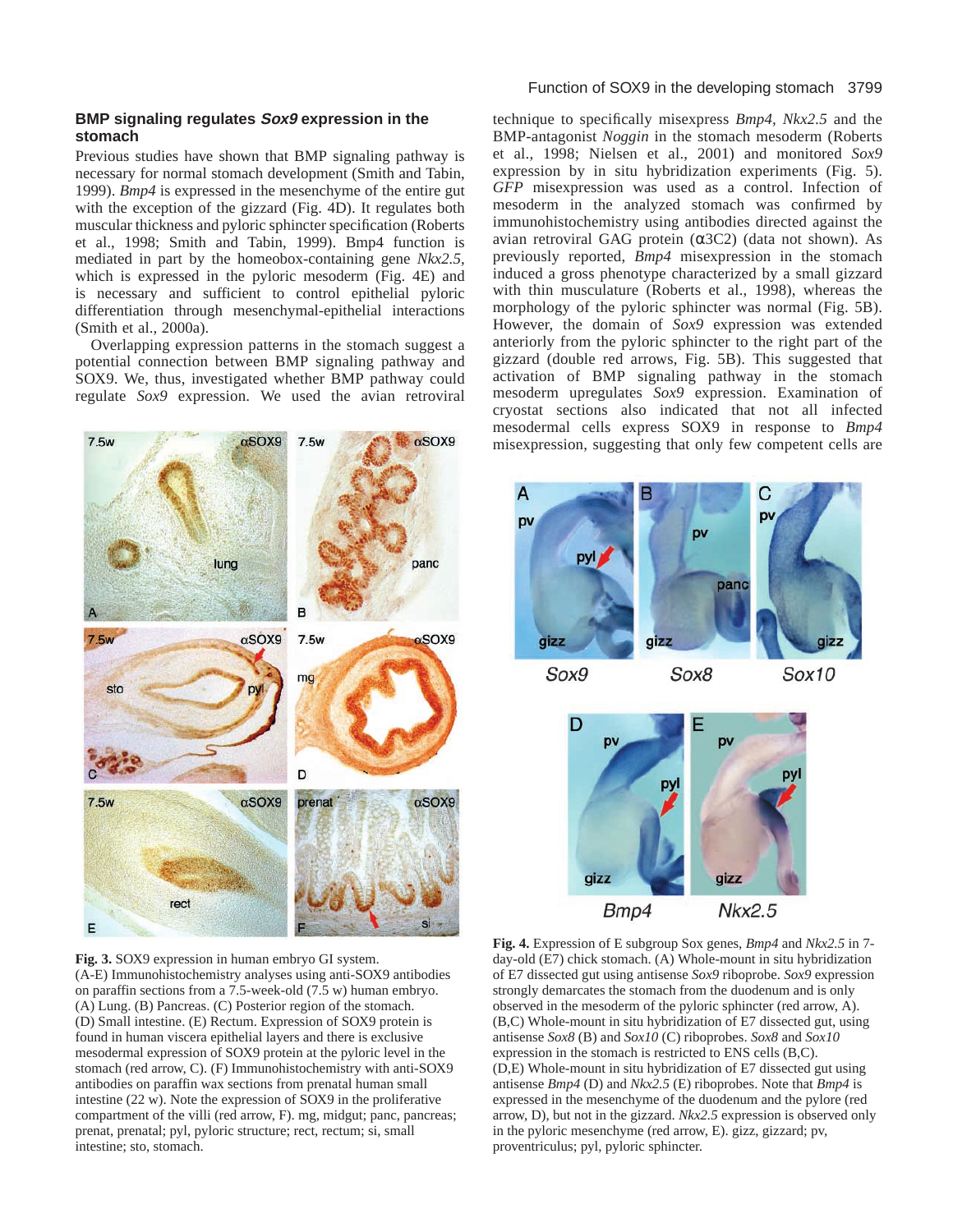

#### RCAS-Noggin RCAS-Noggin

RCAS-Bmp4

**Fig. 5.** Modulation of the BMP signaling pathway in the stomach affects *Sox9* expression. Whole-mount in situ hybridization using antisense *Sox9* riboprobe on *GFP-* (A), *Bmp4-* (B), *Nkx2.5-* (C) and *Noggin-* (D,E) misexpressing E8 stomachs. The morphological change of *Bmp4*-misexpressing stomach is characterized by a reduced musculature of the gizzard (compare B with A). *Noggin* misexpression in the stomach gives rise to a range of phenotypes (D,E). Moderate phenotype present proventriculus fate change with gland formation inhibition and size increase (D). Severe *Noggin* phenotype is mainly characterized by stomach/duodenum connection defect and gizzard-like phenotype found in the whole stomach (E). Neither *GFP* (A) as control nor *Nkx2.5* (C) misexpression affects stomach morphology. *Sox9* expression is upregulated in *Bmp4* misexpressing stomach (B), strongly downregulated in *Noggin*misexpressing stomachs (D,E) and not affected in *Nkx2.5-* (C) or *GFP-* (A) misexpressing stomachs. Red and black arrows indicate pyloric sphincter area. (F) *Bmp4*-misexpressing stomach was sectioned and probed with anti-SOX9 antibodies and revealed SOX9 ectopic expression in the gizzard (red arrowheads, F).

able to respond to BMP4 activation (red arrowheads, Fig. 5F). In similar experiments, Smith and Tabin (Smith and Tabin, 1999) reported an extension of the expression domain of *Nkx2.5* in the stomach in response to *Bmp4* misexpression. As previously described (Smith et al., 2000a), we observed that *Nkx2.5* misexpression in the stomach region did not affect the morphology of the stomach and whole-mount in situ hybridization analyses revealed that *Sox9* expression pattern was not affected in *Nkx2.5*-misexpressing stomach (Fig. 5C). Misexpression of *Noggin*, a specific secreted antagonist of the BMP signaling pathway, in the stomach induced the predicted phenotype of muscular hypertrophy (compare Fig. 5D,E with 5B). E8 *Noggin*-misexpressing stomachs develop a range of phenotypes from moderate to severe (Fig. 5D,E). Moderate phenotype was associated with a mild stomach/duodenum boundary perturbation associated

with downregulation of *Sox9* expression (compare Fig. 5D with 5A). Severe phenotype was marked by a gross pyloric defect and correlated with the inhibition of *Sox9* expression in the malformed pyloric structure (compare Fig. 5E with 5A).

Taken together, these results demonstrate that the BMP pathway regulates *Sox9* expression in the pyloric sphincter.

#### **SOX9 is necessary and sufficient to specify the pyloric sphincter epithelium**

In order to investigate more directly the role of SOX9 in pyloric sphincter development, we used the avian retroviral system to specifically misexpress full-length *SOX9*. Anterior misexpression of *SOX9* into the gizzard mesoderm did not lead to morphological change, but histological analyses demonstrated an effect of SOX9 on gizzard epithelium (Fig. 6C). In addition to morphological and mesodermal differences, the gizzard and the pyloric sphincter have epithelial morphologic differences. The gizzard epithelial cells have a keratin layer and long cilia allowing resistance to the abrasive grinding (Fig. 6A). The pyloric sphincter epithelial cells have bulbous cilia without the keratin layer seen in the gizzard (Fig. 6B). *SOX9* misexpression in the mesoderm of the gizzard modified the gizzard epithelium to a pyloric sphincter-like epithelium with bleb-like cilia (compare Fig. 6C with 6A). This epithelial transformation was not due to the expression of ectopic *SOX9* in the gizzard epithelium as  $\alpha$ 3C2 and  $\alpha$ SOX9 detections demonstrated that retroviral infection was restricted to the gizzard mesoderm (Fig. 6C inset, see Figs S1 and S2 at http://dev.biologists.org/ supplemental). In order to characterize the epithelial transformation observed upon *SOX9* misexpression, we analyzed by in situ hybridization the expression of different endodermal markers (such as *Shh*, *Sox2*, *Gata4* and *Pdx1*). *Shh* is a general marker of the gut endoderm (Roberts et al., 1995), *Sox2* and *Gata4* are expressed in the stomach endoderm (Ishii et al., 1998) (P.d.S.B., unpublished). *Pdx1* is a marker of the duodenum, pancreas and pyloric epithelia, but *Pdx1* expression is not present in the stomach epithelium (Grapin-Botton et al., 2001) (Fig. 6E). Abnormal PDX1 expression in stomach has been described associated with the pathologic presence of pseudopyloric glands in humans (Sakai et al., 2004). *SOX9* misexpression in the gizzard did not modify the expression of *Shh*, *Sox2* and *Gata4* markers (data not shown). However, in *SOX9*-misexpressing gizzards, we observed an ectopic expression of *Pdx1* in the gizzard epithelium, indicating that the transformed gizzard epithelium exhibited characteristics of pyloric epithelium (red arrowheads, Fig. 6F).

We also used the avian retroviral system to misexpress a mutant form of *SOX9* deleted of this C-terminal domain (SOX9∆Cter). This deleted mutant form is the one found in human campomelic individuals (Sudbeck et al., 1996). We and others have shown previously that this mutant form is present in the nuclear compartment of the cell, able to bind DNA, yet unable to activate transcription and finally able to form heterodimer complex with endogenous SOX9 protein (de Santa Barbara et al., 1998; Bernard et al., 2003) (data not shown). This suggests that this deleted form behaves as a dominant-negative inhibitor of SOX9 action. Misexpression of SOX9∆Cter in the pyloric mesoderm showed no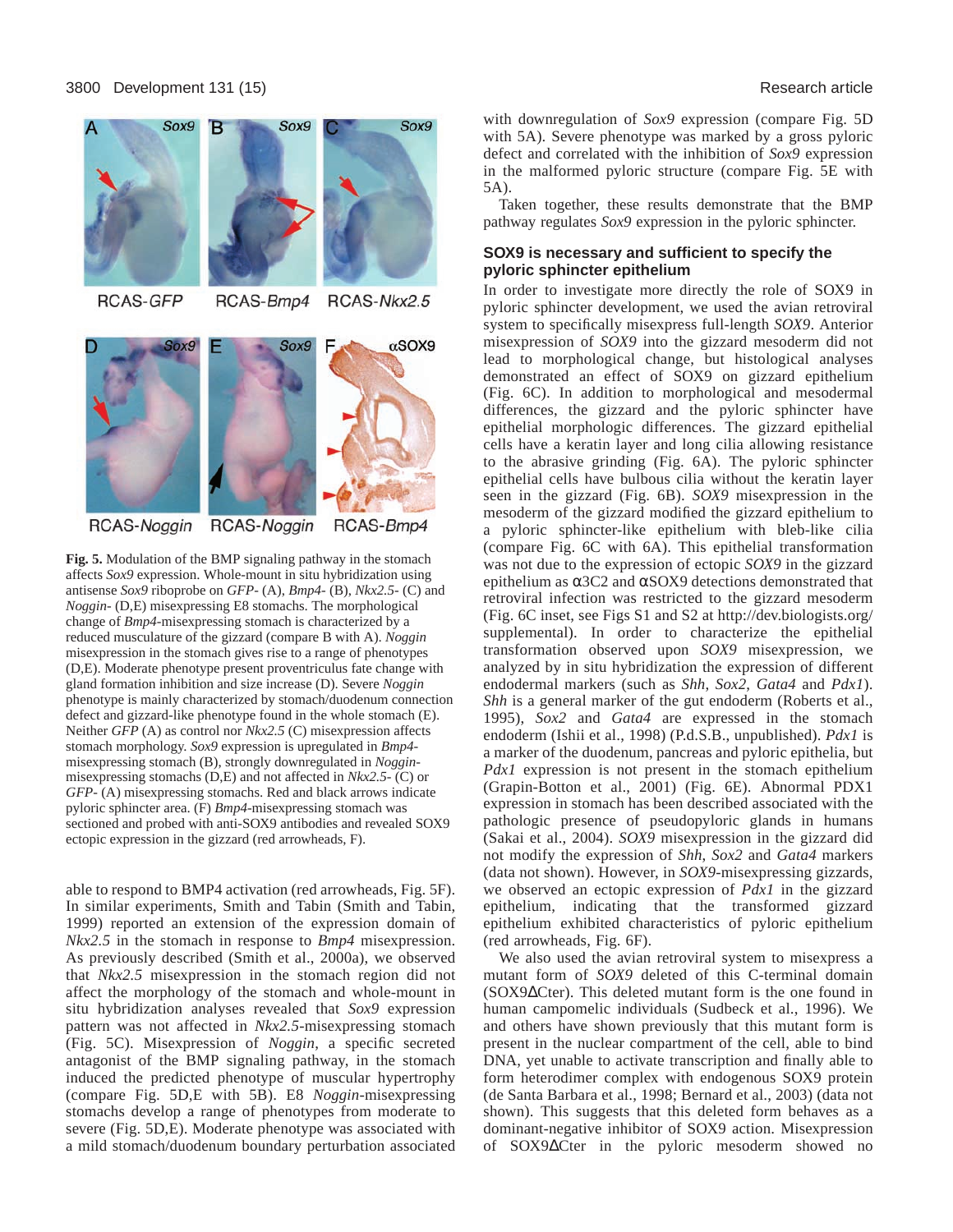

phenotypic modification of mesoderm, but a clear perturbation of the pyloric epithelium (Fig. 6D). SOX9∆Cter misexpression in the mesoderm of the pyloric structure modified the pyloric epithelium to a gizzard-like epithelium with keratin long cilia (compare Fig. 6D with 6B). In addition and by contrast with the full-length *SOX9* misexpression, no obvious epithelial phenotype was observed in the gizzard epithelium, suggesting that the transactivation domain of SOX9 is required to transdifferentiate the gizzard epithelium. SOX9∆Cter misexpression in the stomach did not modify the expression of *Shh*, *Sox2* and *Gata4* markers (data not shown). However, in SOX9∆Cter-misexpressing stomach, we observed a significant decrease of epithelial *Pdx1* expression in the infected pyloric sphincter, indicating that the transformed pyloric epithelium lost pyloric epithelium features (Fig. 6G).

Together, our data show that the transcription factor SOX9 is necessary and sufficient to specify the pyloric sphincter epithelium through mesenchymal-epithelial signals.

#### **Gremlin mediated SOX9 mesenchymal-epithelial function in the pyloric sphincter**

Our results show that SOX9, which is expressed in the mesoderm of the pyloric sphincter, specifies the adjacent epithelium. As SOX9 is a transcription factor, we hypothesized that it may regulate the expression of diffusible ligands, such as Wnts, BMPs or their related inhibitors, which were described to be essential to establish pyloric epithelium phenotype through mesenchymal-epithelial interaction

**Fig. 6.** Misexpression of *SOX9* in the gizzard mesoderm specifies the gizzard epithelium into pyloric epithelium. Histological sections of control E9 stomach (A,B), *SOX9*- (C) and SOX9∆Cter- (D) misexpressing E9 stomachs. Immunohistochemistry analyses with α3C2 antibodies confirmed that the infection was restricted to the mesoderm of the stomach (inset in C and D) and clearly excluded from the endoderm. Control gizzard epithelium cells present keratin long cilia (A). Control pyloric sphincter epithelium cells are characterized by bulbous cilia (B). Upon mesodermal *SOX9* misexpression, the gizzard epithelial cells present bleb-like cilia (C), while after mesodermal SOX9∆Cter misexpression, the pyloric epithelial cells present keratin long like cilia (D). (E-G) Analyses of *Pdx1* expression by in situ hybridization on section of *GFP-* (E), *SOX9-* (F) and SOX9∆Cter- (G) misexpressing stomachs using antisense *Pdx1* riboprobe. There is normal expression of *Pdx1* in the pyloric endoderm. Ectopic *Pdx1* expression is detected in *SOX9*-misexpressing gizzard epithelium (red arrowheads, F). In SOX9∆Cter-misexpressing stomach, no *Pdx1* expression is detected in the gizzard epithelium and downregulation of *Pdx1* is observed in the pyloric epithelium (G). Note the expression of *Pdx1* in the pancreas in these SOX9∆Cter-misexpressing stomach (inset, G). duo, duodenum; e, endoderm; gizz, gizzard; m, mesoderm; panc, pancreas; pyl, pyloric structure.

(Theodosiou and Tabin, 2003; Smith and Tabin, 1999). *Wnt11* expression, which is restricted to the pyloric sphincter mesoderm, was not affected in *SOX9* and SOX9∆Ctermisexpressing stomach (data not shown). We observed that *Gremlin*, a modulator of the BMP pathway, was expressed in the mesoderm of the pyloric sphincter (Fig. 7A,C). Anterior misexpression of *Gremlin* in the gizzard mesoderm induced no gross morphological phenotype, but, as does *SOX9*, did induce an epithelial phenotype characterized by the presence of pyloric bleb like cells in the gizzard epithelium (compare Fig. 7B with Fig. 6A). These data suggested that *Gremlin* might be a potential candidate for a downstream gene regulated by SOX9 in the pyloric sphincter. To test this hypothesis, *SOX9* and SOX9∆Cter were misexpressed in the stomach and *Gremlin* expression was monitored by in situ hybridization (Fig. 7D,E). We observed an ectopic *Gremlin* expression in the mesoderm of the gizzard with full-length *SOX9* (red arrowheads, Fig. 7D). This was not detected in SOX9∆Cter-misexpressing stomach (Fig. 7E). Nevertheless, we observed a decrease of mesodermal *Gremlin* expression in the pyloric structure upon SOX9∆Cter misexpression (black arrowheads, Fig. 7E). Finally, we found that *Sox9* expression was not affected in *Gremlin-*misexpressing gizzard (data not shown).

All these data point to a function of SOX9 in the stomach in specifying the pyloric sphincter epithelium through its expression in the adjacent mesenchyme, and suggest that SOX9 might function in part by modulating *Gremlin* expression.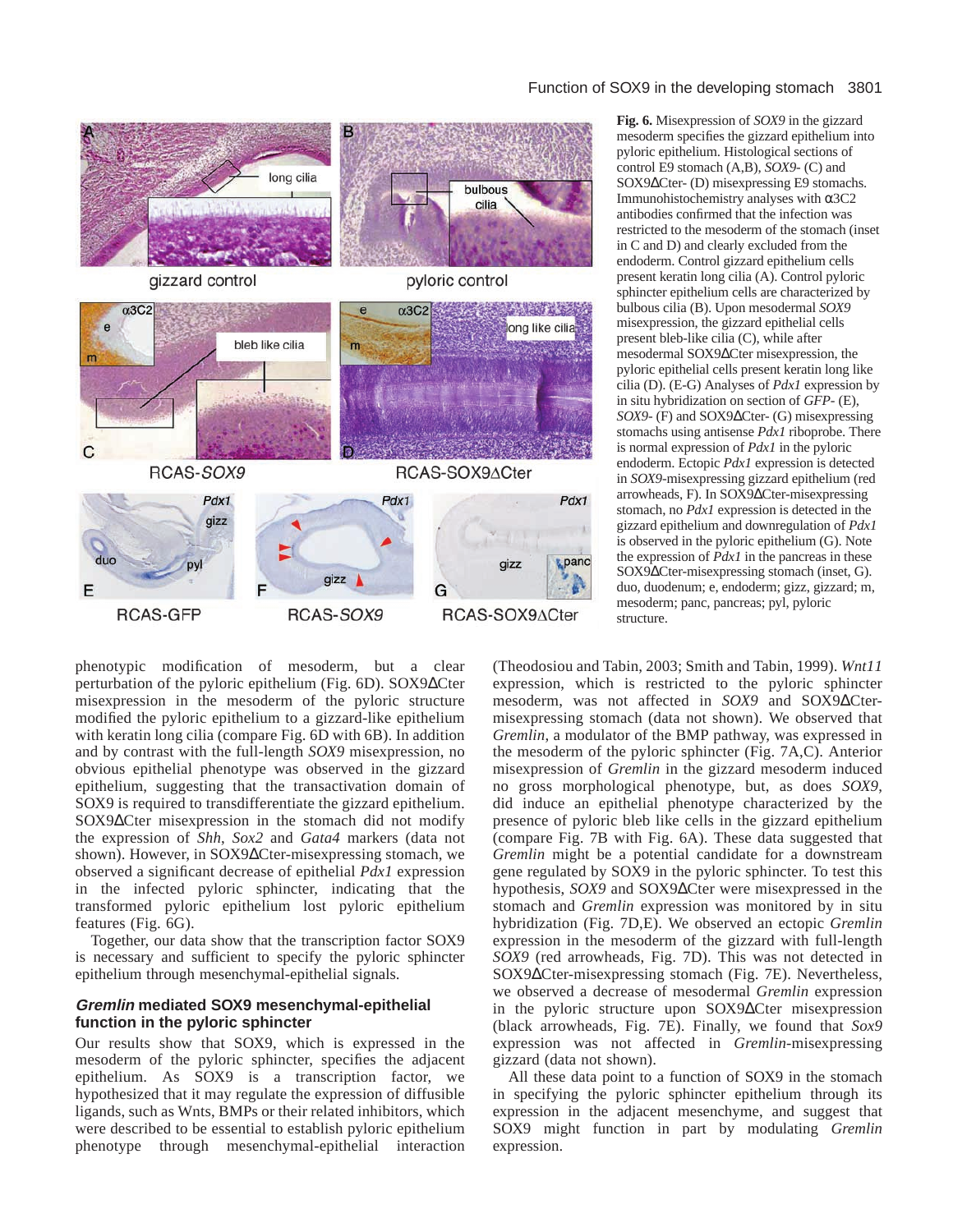#### 3802 Development 131 (15) Research article



**Fig. 7.** *Gremlin* modulation of mesenchymal-epithelial interaction in the pyloric sphincter is under SOX9 control. (A) Whole-mount in situ hybridization of E7 dissected gut using antisense *Gremlin* riboprobe. *Gremlin* expression strongly demarcates the stomach from the duodenum and is present in the mesoderm of the pyloric sphincter (red arrow, A). (B) Histological section of *Gremlin*-misexpressing E9 gizzard. After mesodermal *Gremlin* misexpression, the gizzard epithelial cells present bleb like cilia (B). Immunohistochemistry with α3C2 antibodies show retrovirus infection restricted to the mesoderm of the gizzard (upper inset B). *GFP-* (C), *SOX9-* (D) and SOX9∆Cter- (E) misexpressing E7 stomach sections followed by detection of *Gremlin* expression by in situ hybridization using antisense *Gremlin* riboprobe. *Gremlin* is expressed in the mesoderm and adventitia of the pyloric sphincter (C). Ectopic expression of *Gremlin* in the mesodermal stomach is observed after retroviral *SOX9* misexpression in the gizzard (red arrowheads, D). Downregulation of *Gremlin* expression is correlated with retroviral SOX9∆Cter misexpression in the pyloric sphincter (black arrowheads, E), while *Gremlin* expression is normal in the adventitia. duo, duodenum; e, endoderm; gizz, gizzard; m, mesoderm; pv, proventriculus; pyl, pyloric structure.

#### **Table 1. Summary of SOX9 sites of expression in the developing chick GI tract**

| GI level          | Five days old |          | Nine days old |          |
|-------------------|---------------|----------|---------------|----------|
|                   | Mesoderm      | Endoderm | Mesoderm      | Endoderm |
| Esophagus         |               | $+++$    |               | $^{+++}$ |
| Stomach           |               |          |               |          |
| Pyloric sphincter | $^{+++}$      |          | $^{+++}$      |          |
| Midgut            |               | $^{+}$   |               | $^{+++}$ |
| Caeca             | $^{+++}$      | $^{++}$  | $^+$          | $^{+++}$ |
| Hindgut           |               | $^{+++}$ |               | $^{++}$  |

–, no detection; +, weak expression; ++, moderate expression; +++, strong expression.

# **Discussion**

#### **SOX9 expression in the gastrointestinal system is conserved during evolution**

In early studies, SOX9 expression has been mainly observed in chondrocytes, neural crest cells and genital ridges (Healy et al., 1999; Spokony et al., 2002; de Santa Barbara et al., 2000). Here, we have found that SOX9 was specifically expressed in some restricted areas during GI tract development in chick (summarized in Table 1). SOX9 is present throughout the gut endoderm with the exception of the gizzard endoderm (Fig. 1). We also observed expression of SOX9 in the endoderm of organs derived from the gut tube, the pancreas, liver and the lung (Figs 1, 2). SOX9 expression is present in the gut endoderm from early stage of development and is maintained until adulthood (data not shown). As SOX9 is later expressed in the proliferative compartment of the villi (Fig. 3), this suggests a role for SOX9 in stem cell maintenance. In our study, we also observed mesodermal expression of SOX9 in the pyloric sphincter structure (Figs 1, 2). The pyloric sphincter is an anatomical structure that allows food to be grinded in the stomach before flowing in the small intestine. SOX9 strongly demarcates the nascent boundary between the stomach and the duodenum (Fig. 1) and its early expression pattern let us hypothesize a function of SOX9 in the establishment of this boundary (Fig. 2). We also demonstrated that SOX9 expression in the pyloric sphincter is a specific feature of SOX9 and not a common propriety of the E subgroup SOX factors (Fig. 4). This pattern of SOX9 expression in chick GI system is very similar in human and mouse (compare Figs 1, 2 with Fig. 3; data not shown). In addition, *Sox100B*, the *Drosophila* gene related to vertebrate *SOX9*, is expressed in the early hindgut, late midgut endodermal cells and the anal plates (Hui Yong Loh and Russell, 2000). Thus, SOX9 expression pattern in the developing gut was conserved during evolution, suggesting that SOX9 might exhibit similar functions in this tissue in vertebrates and invertebrates.

### **SOX9 specifies the pyloric sphincter epithelium**

Recently, chick embryos have widely been used as a model to study the function of transcription factors mainly expressed in the mesoderm layer during GI tract development (Roberts et al., 1998; Nielsen et al., 2001). In order to investigate the function of *SOX9* during the development of the pyloric sphincter, we decided to use the specific avian retrovirus mediated gene expression technique, which we previously showed to be useful to target and express a transgene into the stomach mesoderm (Smith et al., 2000a; Nielsen et al., 2001). We showed that mesodermal gizzard *SOX9* misexpression was sufficient to induce the transformation of the gizzard epithelium into pyloric sphincter like epithelium (Fig. 6). When we used virus expressing a mutant form of *SOX9*, SOX9 deleted of the C-terminal domain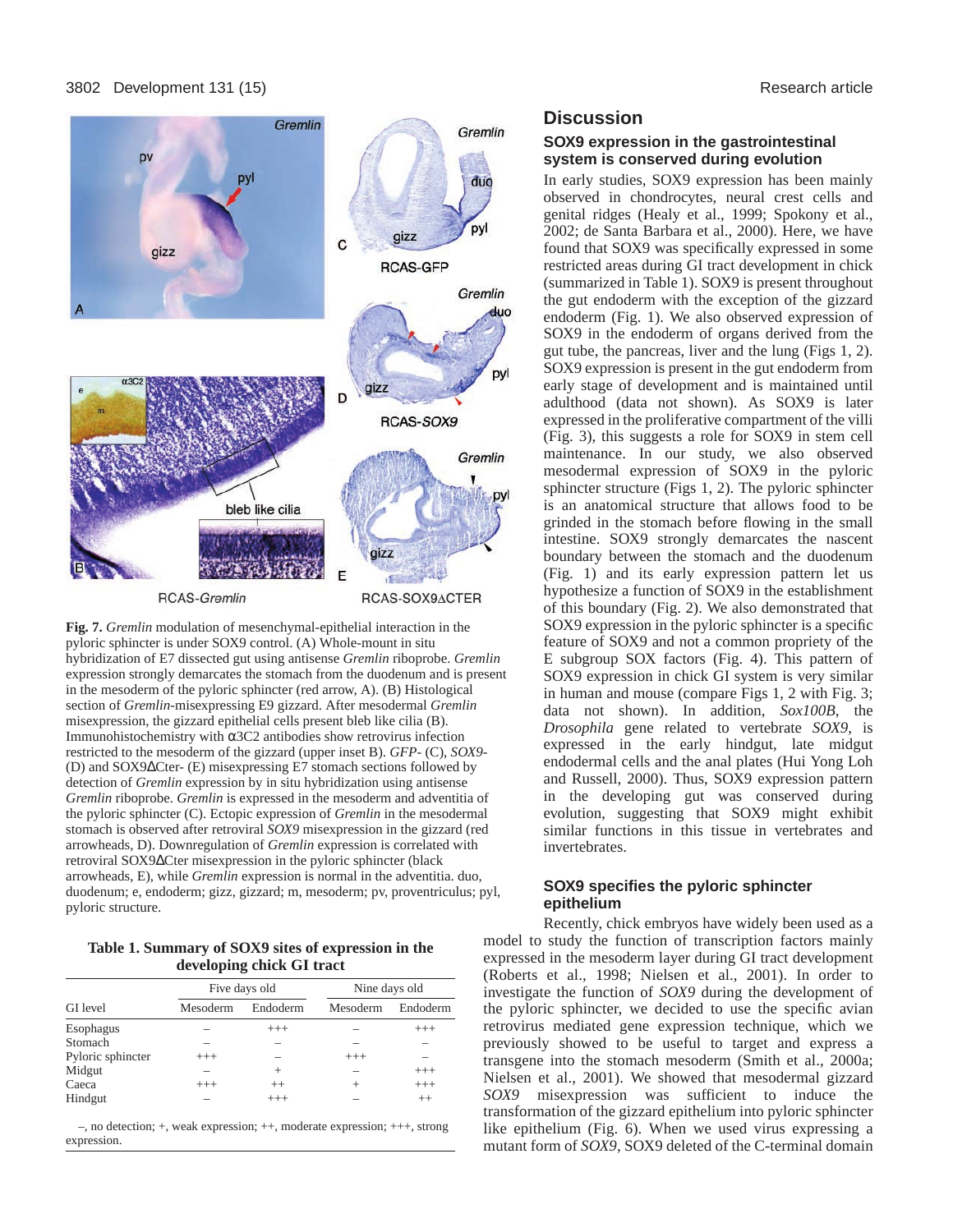(SOX9∆Cter), we observed perturbations in the differentiation of the pyloric epithelium and gizzard like epithelium phenotype (Fig. 6). All these epithelial changes were associated with perturbations of the expression of *Pdx1*, an epithelial pyloric marker (Sakai et al., 2004), strongly suggesting that SOX9 specifies the pyloric sphincter epithelium (Fig. 6). Furthermore, we showed that this effect was mediated by an indirect mechanism using transcriptional regulation of diffusible factor expressed specifically into the pyloric sphincter mesoderm, acting by diffusion to target the pyloric sphincter epithelium (see below).

#### **Relationship between SOX9 and BMP signaling pathway during the specification of the pyloric sphincter epithelium**

Establishment and differentiation of the stomach/ duodenum boundary involved a highly molecular regulated process as *Bmp4* (Smith and Tabin, 1999) and *Nkx2.5* (Smith et al., 2000a). *Bmp4* activates *Nkx2.5* and alter the epithelial differentiation to a pyloric sphincter type (Smith and Tabin, 1999; Smith et al., 2000a). We show herein that activation and inhibition of BMP signaling pathway by viral misexpression modulated *Sox9* expression in the stomach (Fig. 5). Gizzard retroviral misexpression of *Nkx2.5* leads to epithelial phenotype similar to *SOX9* misexpression [compare Smith et al., 2000 (Smith et al., 2000a) with Fig. 6]. Interestingly, misexpression of *SOX9* and SOX9∆Cter in the stomach had no effect on *Bmp4* or *Nkx2.5* expression (data not shown), suggesting that SOX9 does not regulate the expression of these two genes. We propose the following model in which BMP signaling pathway regulates *Sox9* and *Nkx2.5* expression in the pyloric sphincter (Fig. 8). These two transcription factors could act independently or interact to specify the pyloric sphincter epithelium. In support of this, genetic interactions between SOX and Nkx2 family genes were reported in *Drosophila* to promote neuroblast formation (Zhao and Skeath, 2002).

SOX9 action in this mesenchymal-epithelial mechanism was investigated deeper in order to identify the signal activated by SOX9 in the pyloric mesenchyme and responsible to the pyloric epithelium differentiation. We identified *Gremlin* as a target gene of SOX9 in this process (Fig. 7). During chondrogenesis, the BMP pathway induces *Gremlin* expression and Gremlin modulates the BMP activation (Capdevilla et al., 1999). In addition, BMP activation is tightly controlled in the pyloric sphincter epithelium (S.F. and P.d.S.B., unpublished). Gremlin could act in this structure to modulate BMP activity induced by BMP4; it is noteworthy that pyloric epithelium patterning needs low levels of BMP activity, whereas the gizzard is associated with the absence of BMP activity (Fig. 8). Connections between BMP signaling pathway and SOX factors might be a reiterated process during development, as it was also demonstrated in vertebrate limb (Chimal-Monroy et al., 2003) and *Drosophila* CNS (Cremazy et al., 2000) development.

In summary, our work reveal new functions of the transcription factor SOX9 during the GI tract development. SOX9 patterns the pyloric sphincter and specifies the pyloric sphincter epithelium at least by regulating the expression of



**Fig. 8.** Model of the molecular pathways and their potential interactions involved during the development of the pyloric sphincter. Schematic representations of avian stomach (left panel) and the molecular pathways involved (right panel). The avian stomach can be divided in proventriculus (glandular stomach) and gizzard (muscular stomach). The pyloric sphincter is a highly conserved structure present in all vertebrates, which (in avians) anatomically separates the gizzard from the duodenum. *Shh* from epithelium induces *Bmp4* expression in the adjacent mesenchyme, except in the gizzard where *Bapx1* prevents *Bmp4* expression. In the small intestine, *Bmp4* activates the BMP signaling pathway in the mesoderm and endoderm (S.F. and P.d.S.B., unpublished). In the pyloric sphincter, *Bmp4* is able to activate the expressions of *Nkx2.5* and *Sox9*, which are both sufficient to induce pyloric epithelial phenotype through mesenchymal-epithelial signal modulation. Importantly, our data show that there is no cross-regulation between *Sox9* and *Nkx2.5* at the transcriptional level. SOX9 is able to control *Gremlin* expression in the pyloric sphincter mesenchyme. Gremlin, a diffusible factor, could modulate endodermal BMP pathway activation, in order to induce specific pyloric epithelium differentiation.

*Gremlin*, a diffusible factor that modulates BMP pathway. As we previously commented, molecular controls of GI development patterning events are remarkably conserved across species. We hypothesize that the described molecular mechanisms that control pyloric sphincter development are conserved in human and that alterations of these mechanisms may account for malformations such as hypertrophic pyloric stenosis (Ohshiro and Puri, 1998).

The authors thank members of Roberts Laboratory and Franck Girard (IGH, France) for fruitful discussions. The authors are grateful to Patrick Atger for artwork. Thanks to Alexandre and Hugo de Santa Barbara for constant support. D.J.R. is supported by NIH HD39942 and HD34448. P.d.S.B. is supported in part by a postdoctoral fellowship from the Association pour la Recherche sur le Cancer (ARC). We acknowledge the financial support of CNRS, ARC (grant N˚4643) and the Fondation pour la Recherche Médicale, Languedoc-Roussillon-Rouergue.

# **References**

- **Aubin, J., Dery, U., Lemieux, M., Chailler, P. and Jeannotte, L.** (2002). Stomach regional specification requires Hoxa5-driven mesenchymalepithelial signaling. *Development* **129**, 4075-4087.
- Bell, K. M., Western, P. S. and Sinclair, A. H. (2000). SOX8 expression during chick embryogenesis. *Mech. Dev*. **94**, 257-260.